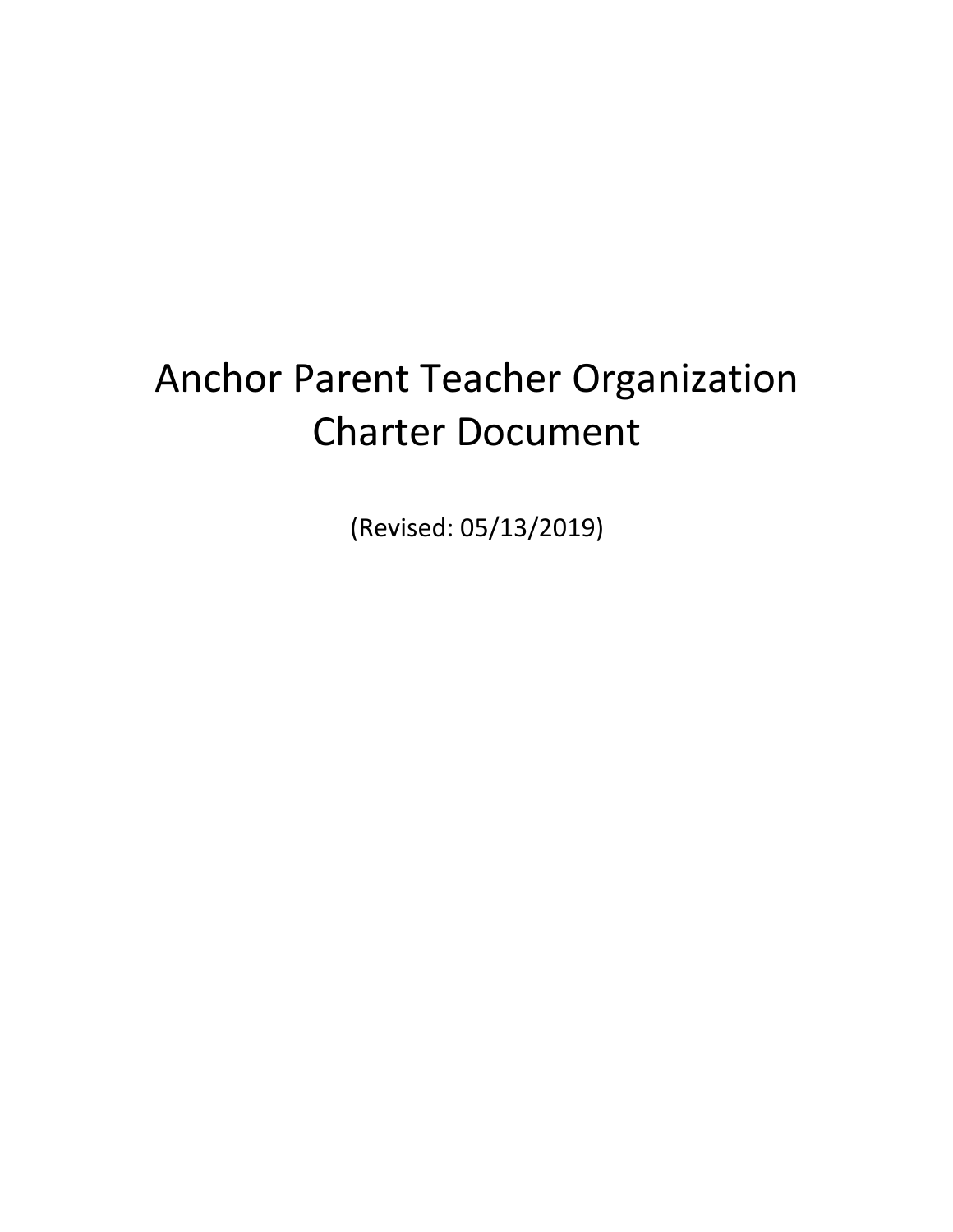#### TABLE OF CONTENTS

- 1. ARTICLE I **NAME.**
- 2. ARTICLE II **PURPOSE.**
- 3. ARTICLE III **MEMBERSHIP.**
- 4. ARTICLE IV **SCHOOL REPRESENTATION TEAM.**
- 5. ARTICLE V **LEADERSHIP TEAM.**
	- 5.1 Shared Leadership Team Duties.
	- 5.2 Leadership Team Officers.
	- 5.3 General Duties.
	- 5.4 Terms of Office.
	- 5.5 Removal from Office.
	- 5.6 Vacancies.
- 6. ARTICLE VI **NOMINATIONS FOR LEADERSHIP TEAM.**
- 7. ARTICLE VII **ELECTIONS FOR LEADERSHIP TEAM.**
- 8. ARTICLE VIII **MEETINGS**.
	- 8.1 General Meetings.
	- 8.2 Special Meetings.
	- 8.3 Records of Proceedings.
- 9. ARTICLE IX **EVENTS.**
	- 9.1 Events.
	- 9.2 New Events.
	- 9.3 Event Leads.

#### 10. ARTICLE X **FINANCES**.

- 10.1 Financial Procedures.
- 10.2 Cash Management Procedures.
- 10.3 Proceeds from Events.
- 10.4 Expense Reimbursement.

#### 11. ARTICLE XI **TEACHER GRANTS.**

- 11.1 Priorities.
- 11.2 Applications.
- 11.3 Voting.
- 11.4 Approval/Disapproval.
- 12. ARTICLE XII **AMENDMENTS.**
- 13. ARTICLE XIII **DISSOLUTION.**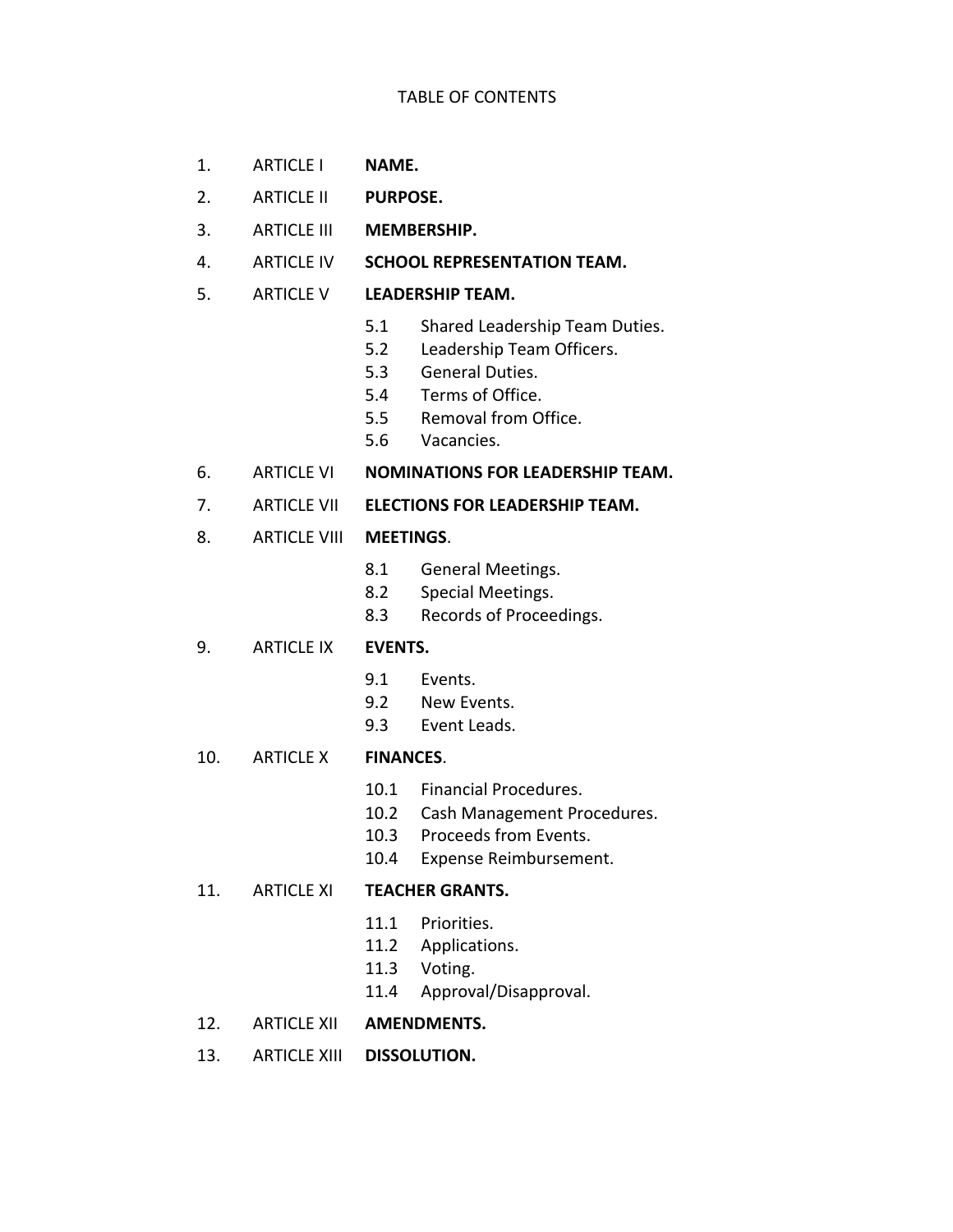# **1. ARTICLE I – NAME.**

1.1. The name of the organization shall be Anchor Parent Teacher Organization (Anchor PTO or APTO).

## **2. ARTICLE II – PURPOSE.**

- 2.1. Identify school needs and promote opportunities for students through volunteer participation, social events, educational events, and fundraising activities.
- 2.2. Foster a closer relationship between the home and the school that allows parents and teachers to cooperate effectively in the education of children.
- 2.3. Provide a setting and forum for the exchange of information concerning school policies, rules, and procedures.
- 2.4. Work collectively with Beacon Elementary School's PTO to benefit all students at the Dexter Early Elementary Complex.
- 2.5. The PTO shall operate for charitable, educational, nonpartisan, non-sectarian, and noncommercial purposes and shall not discriminate on the basis of race, color, sex, religion, creed, political belief, age, national origin, linguistic and language differences, sexual orientation, gender, gender identity, gender expression, socioeconomic status, height, weight, marital or familial status, disability or veteran status.

## **3. ARTICLE III – MEMBERSHIP.**

- 3.1. Any parent, legal guardian or other adult standing in loco parentis for a student at this school is automatically a member and shall have voting rights.
- 3.2. Each of these individuals has one vote.
- 3.3. The parents, legal guardians, and other adults standing in loco of students of Anchor Elementary School are welcome and encouraged to participate in APTO General Meetings and sponsored events.
- 3.4. Anchor Elementary School's principal is a member and shall have voting rights.
- 3.5. All Anchor Elementary School teachers and staff are members of the Anchor PTO and shall have voting rights with the exception of grant proposals.
- 3.6. There are no dues for anyone.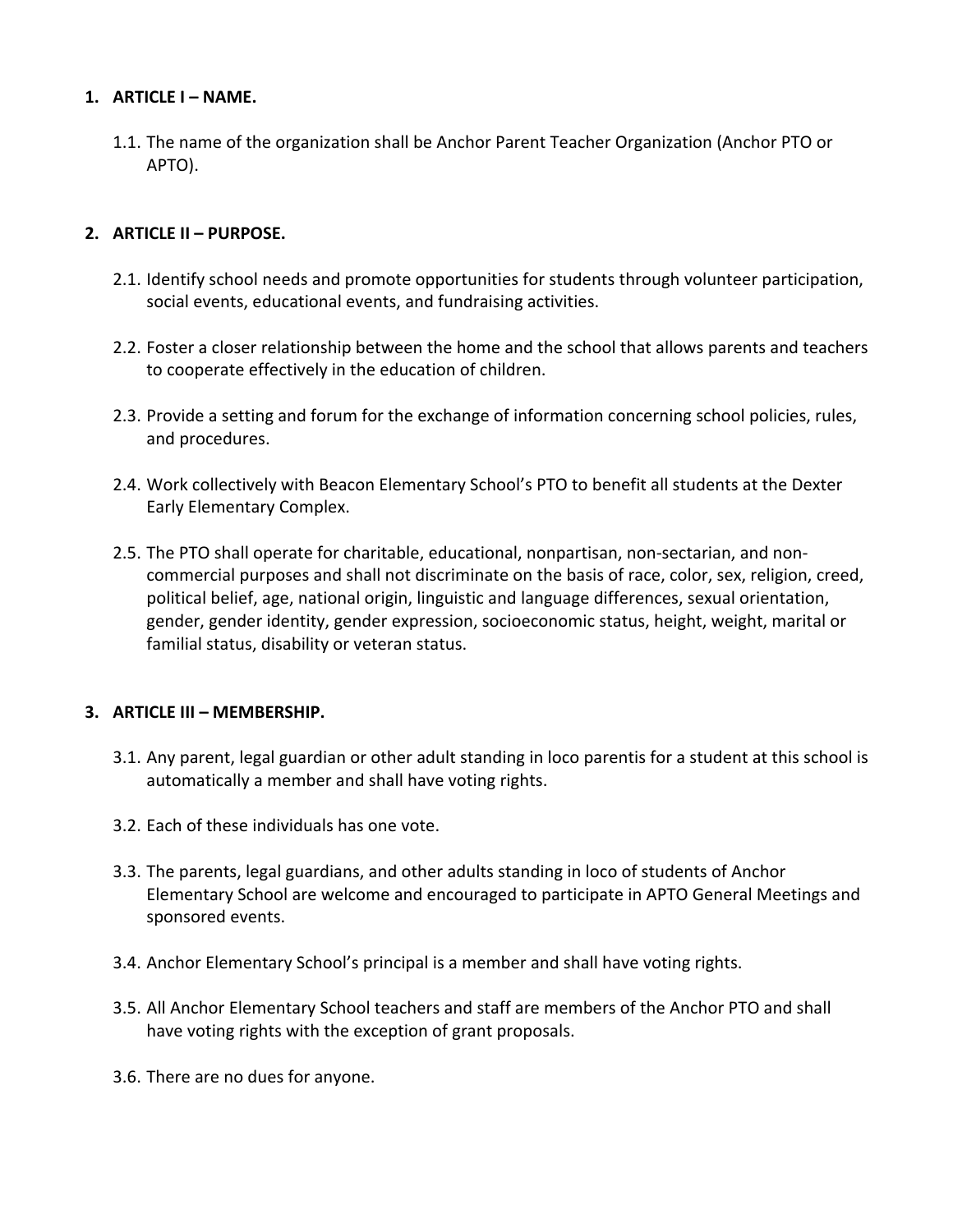## **4. ARTICLE IV – SCHOOL REPRESENTATION TEAM.**

- 4.1. There shall be a School Representation Team to coordinate between Anchor PTO and Beacon Elementary School's PTO for the purpose of communication and sharing information.
- 4.2. This Team will keep each other's organization up to date on what they are planning and doing.
- 4.3. The officers of the School Representation Team shall be the Principal of Anchor Elementary, the Principal of Beacon Elementary, a Liaison from the APTO Leadership Team, and a Liaison from the Beacon PTO Leadership Team.
- 4.4. The Liaison from the APTO will be the Assistant Director.
- 4.5. If the Assistant Director is unable to attend a School Representation Team meeting, another Leadership Team member may take their place.
- 4.6. The Liaison will report what was discussed in a School Representation Team meeting at the following General Anchor PTO meeting.

## **5. ARTICLE V – LEADERSHIP TEAM.**

## 5.1. **Shared Leadership Team Duties**.

- 5.1.1. Set the goals for the APTO each school year.
- 5.1.2. Coordinate the efforts of members to meet those goals.
- 5.1.3. Attend and participate in General Meetings.
- 5.1.4. Administrate APTO sponsored programs and events.
- 5.1.5. Disseminate information about APTO initiatives.
- 5.1.6. Budget funds according to stated objectives.
- 5.1.7. Ensure sound fiscal procedures are followed.
- 5.1.8. Audit APTO finances on a monthly basis.
- 5.2. **Leadership Team Officers**. The officers of the Leadership Team shall be Director, Assistant Director, Treasurer, Volunteer Coordinator, and Secretary.
	- 5.2.1. **Director**.
		- 5.2.1.1. Preside over General Meetings of the APTO.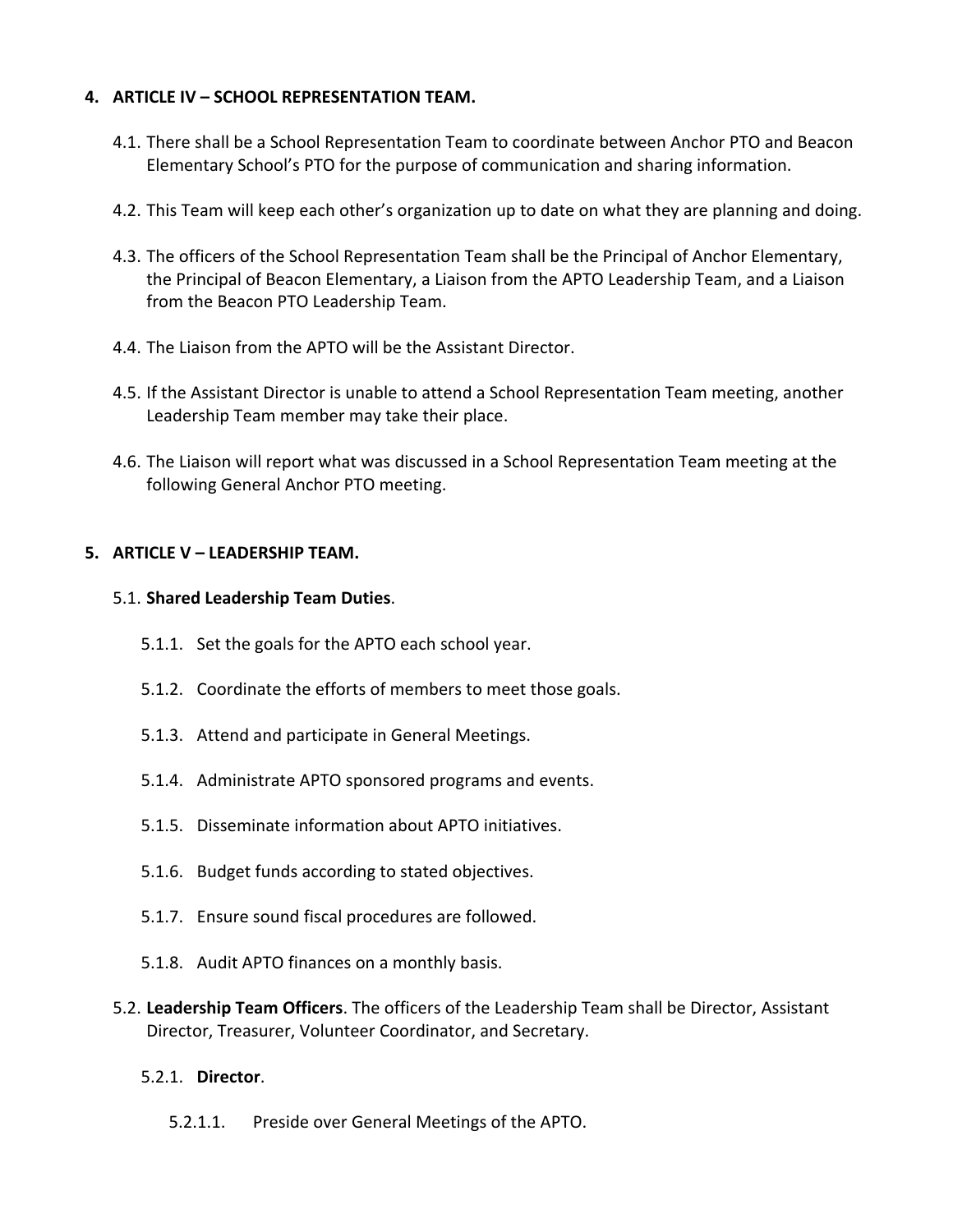- 5.2.1.2. Serve as the primary contact for the Principal.
- 5.2.1.3. Represent the APTO at meetings outside the APTO.
- 5.2.1.4. Coordinate the work of all Leadership Team officers.
- 5.2.1.5. Must have a child in attendance at Anchor Elementary to remain in this position.

#### 5.2.2. **Assistant Director**.

- 5.2.2.1. The Assistant Director shall assist the Director in his or her duties.
- 5.2.2.2. Learn how to perform those duties for when he or she becomes the Director.
- 5.2.2.3. Carry out the Director's duties in his or her absence or inability to serve.
- 5.2.2.4. Becomes the Director in the second year of his or her term.
- 5.2.2.5. Must have a child in attendance at Anchor Elementary to remain in this position.

## 5.2.3. **Treasurer**.

- 5.2.3.1. The Treasurer shall keep an accurate record of receipts and expenditures.
- 5.2.3.2. Present a financial statement at every General Meeting.
- 5.2.3.3. Present a financial statement when requested by the Leadership Team or Principal.
- 5.2.3.4. Make a full report at the end of the year.
- 5.2.3.5. Must have a child in attendance at Anchor Elementary to remain in this position.

#### **5.2.4. Volunteer Coordinator.**

- 5.2.4.1. Setup and organize a volunteer list at the beginning of the school year.
- 5.2.4.2. Find event leadership for each scheduled event.
- 5.2.4.3. Coordinate with event leads on volunteer needs throughout the year.
- 5.2.4.4. Must have a child in attendance at Anchor Elementary to remain in this position.

#### 5.2.5. **Secretary**.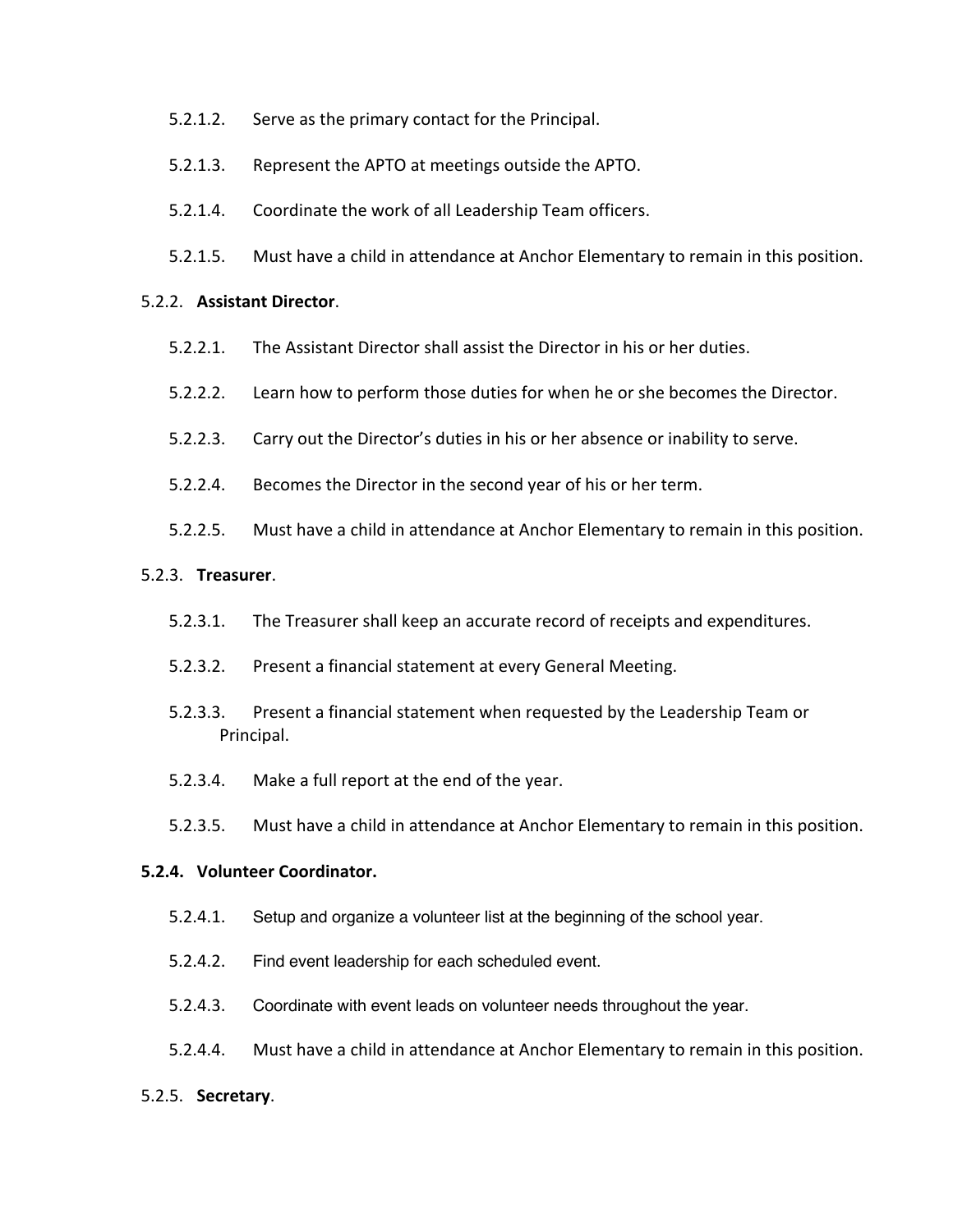- 5.2.5.1. The Secretary shall keep all records of the organization.
- 5.2.5.2. Disseminate information to the Membership.
- 5.2.5.3. Send notices of meetings and other pertinent information to the Membership.
- 5.2.5.4. Prepare the agenda for General Meetings.
- 5.2.5.5. Take, record, and make public the minutes of General Meetings.
- 5.2.5.6. Communication to the Membership can be done through, but is not limited to, the Anchors Aweigh Newsletter, the lobby Bulletin Board, the APTO Weebly website, the "Anchor Elementary Families" Facebook page, the lobby video display, flyers sent home with students, and email.
- 5.2.5.7. Update the APTO Charter as needed.
- 5.2.5.8. Must have a child in attendance at Anchor Elementary to remain in this position.

## **5.2.6. Principal.**

- 5.2.6.1. Share information about the goings on at Anchor Elementary at APTO General Meetings.
- 5.2.6.2. Communicate pertinent information with the Director and Secretary.
- 5.2.6.3. Approve Teacher Grant applications and send them to the Secretary.
- 5.2.6.4. Sign off on facility requests for APTO events.
- 5.2.6.5. Sign off on reimbursements for APTO events.

## **5.2.7. Staff Liaison.**

5.2.7.1. Represents the staff of Anchor Elementary by attending and participating in discussions at General APTO Meetings.

## 5.3. **General Duties**.

- 5.3.1. Transact business between meetings in preparation for the General Meeting.
- 5.3.2. Create standing rules and policies.
- 5.3.3. Create standing and temporary committees.
- 5.3.4. Prepare reports and recommendations to the Membership.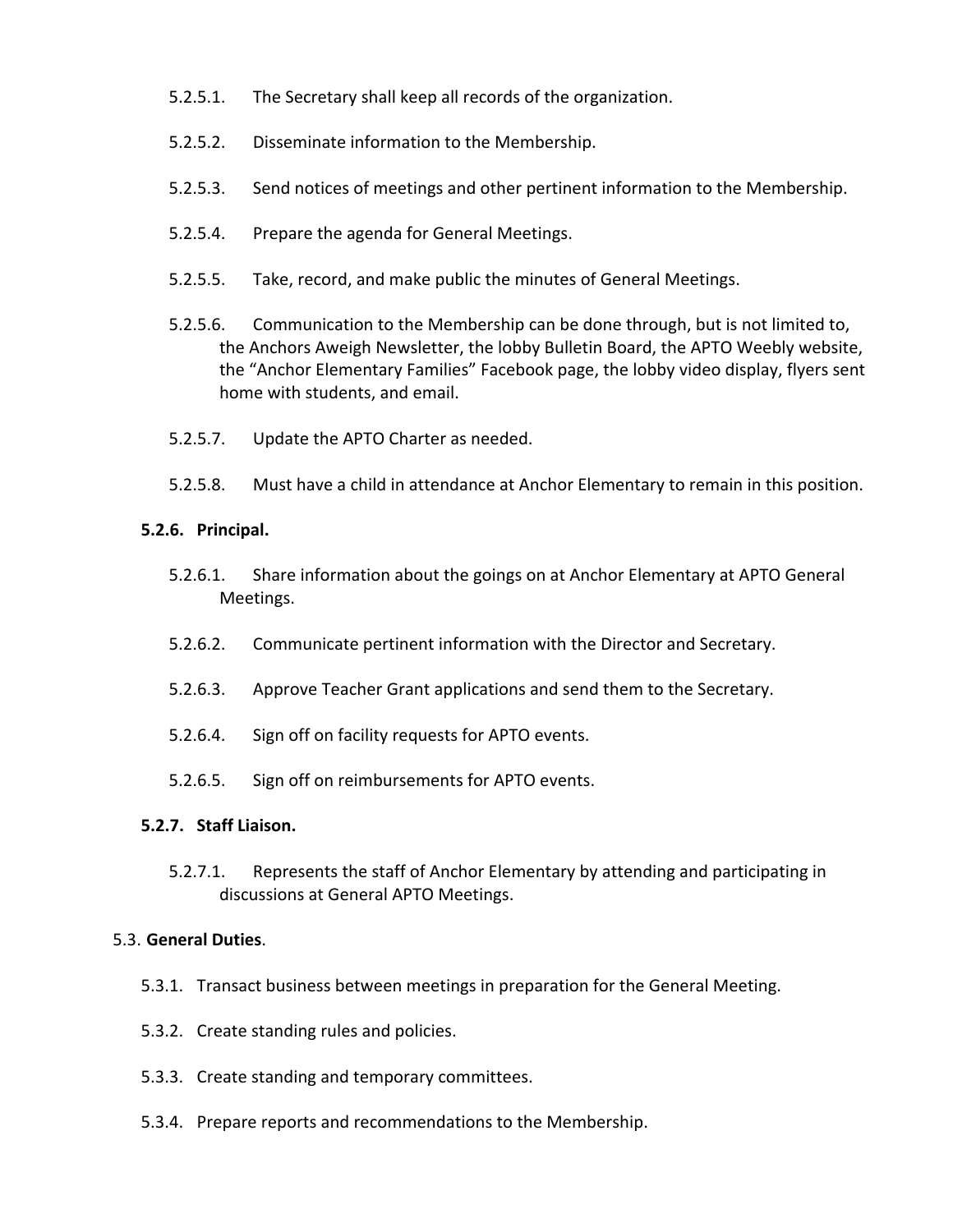## 5.4. **Terms of Office**.

- 5.4.1. The position of Assistant Director is for two years: the first year as the Assistant Director, second as the Director.
- 5.4.2. The positions of Treasurer, Volunteer Coordinator, and Secretary are for one year.

## 5.5. **Removal from Office**.

- 5.5.1. Officers can be removed from office, with or without cause, by a two-thirds vote of those present.
- 5.5.2. The Principal, a majority of Leadership Team members and 5 general members must be present to conduct a vote for removal.
- 5.5.3. Notice at a previous General Meeting must have been given.
- 5.5.4. The Secretary shall give notice to the entire membership of the proposed vote for removal, but the notice shall not state the reason for the proposed vote.

## 5.6. **Vacancies**.

- 5.6.1. If there is a vacancy in the office of Director, the Assistant Director becomes the Director.
- 5.6.2. At the next regularly scheduled General Meeting, nominations and voting on a new Assistant Director shall take place.
- 5.6.3. If there is a vacancy in any other office, members will fill the vacancy through nominations and an election at the next General Meeting.

# **6. ARTICLE VI – NOMINATIONS FOR LEADERSHIP TEAM.**

- 6.1. Any interested person in the APTO Membership can be a candidate for any of the elected positions.
- 6.2. The nominations for the Leadership Team will be held during the March General Meeting of the APTO using Robert's Rules of Order.
- 6.3. All members are eligible for office if they have a child enrolled at Anchor Elementary meeting at the time of the vote.
- 6.4. Nominations will be verbal or written.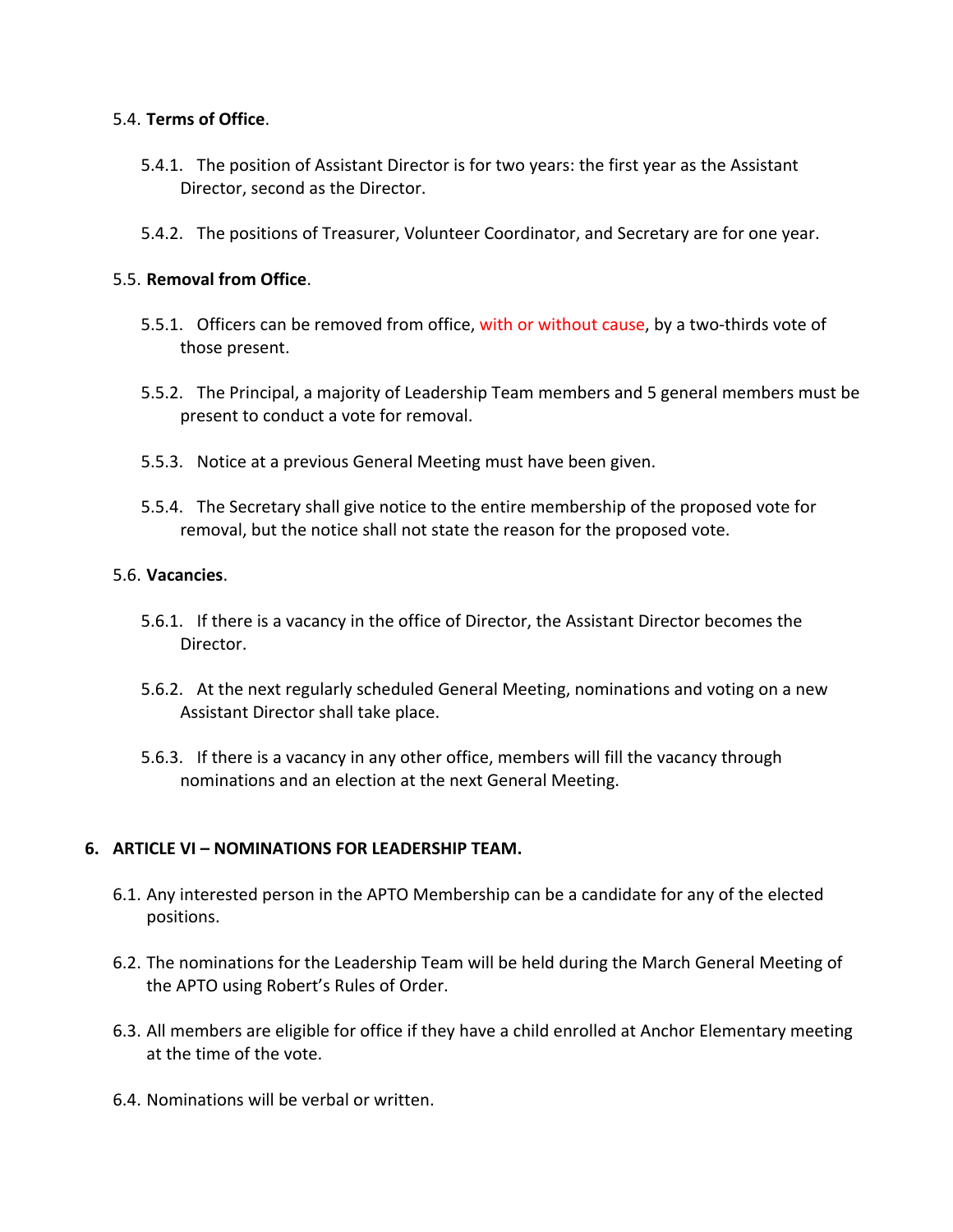# **7. ARTICLE VII – ELECTIONS FOR LEADERSHIP TEAM.**

- 7.1. The election process of the Leadership Team (nominations, notification, elections) will begin during the April General Meeting of the APTO using Robert's Rules of Order.
- 7.2. All nominees must be known before the vote.
- 7.3. Each member has one vote.
- 7.4. Absentee Ballots are available only upon request. The request must be submitted to the Director and the Absentee Ballot will be provided by the Secretary.
- 7.5. The election will be done by secret ballot and counted by the current Leadership Team.
- 7.6. Voting shall be by written ballot created by the Secretary.
- 7.7. The Principal's vote will be used to break ties.

## **8. ARTICLE VIII – MEETINGS.**

## 8.1. **General Meetings**.

- 8.1.1. The General Meetings of the organization shall be on similar days each month, to be determined by the Leadership Team, to ensure that the objectives and goals of APTO are met.
- 8.1.2. A majority of Leadership Team members and one general member constitutes a quorum.

## 8.2. **Special Meetings**.

- 8.2.1. Special meetings may be called by the Principal, the Director, any two members of the Leadership Team, or five general members submitting a written request to the Secretary.
- 8.2.2. Notice of the special meeting shall be sent to the members at least 10 days prior to the meeting.
- 8.2.3. The quorum shall consist of the Principal and 10 other members, which may include Leadership Team members or general members.

## 8.3. **Records of Proceedings**.

8.4. The minutes of all General Meetings and Special Meetings shall contain the names of the persons who were present for discussions and votes relating to the transaction or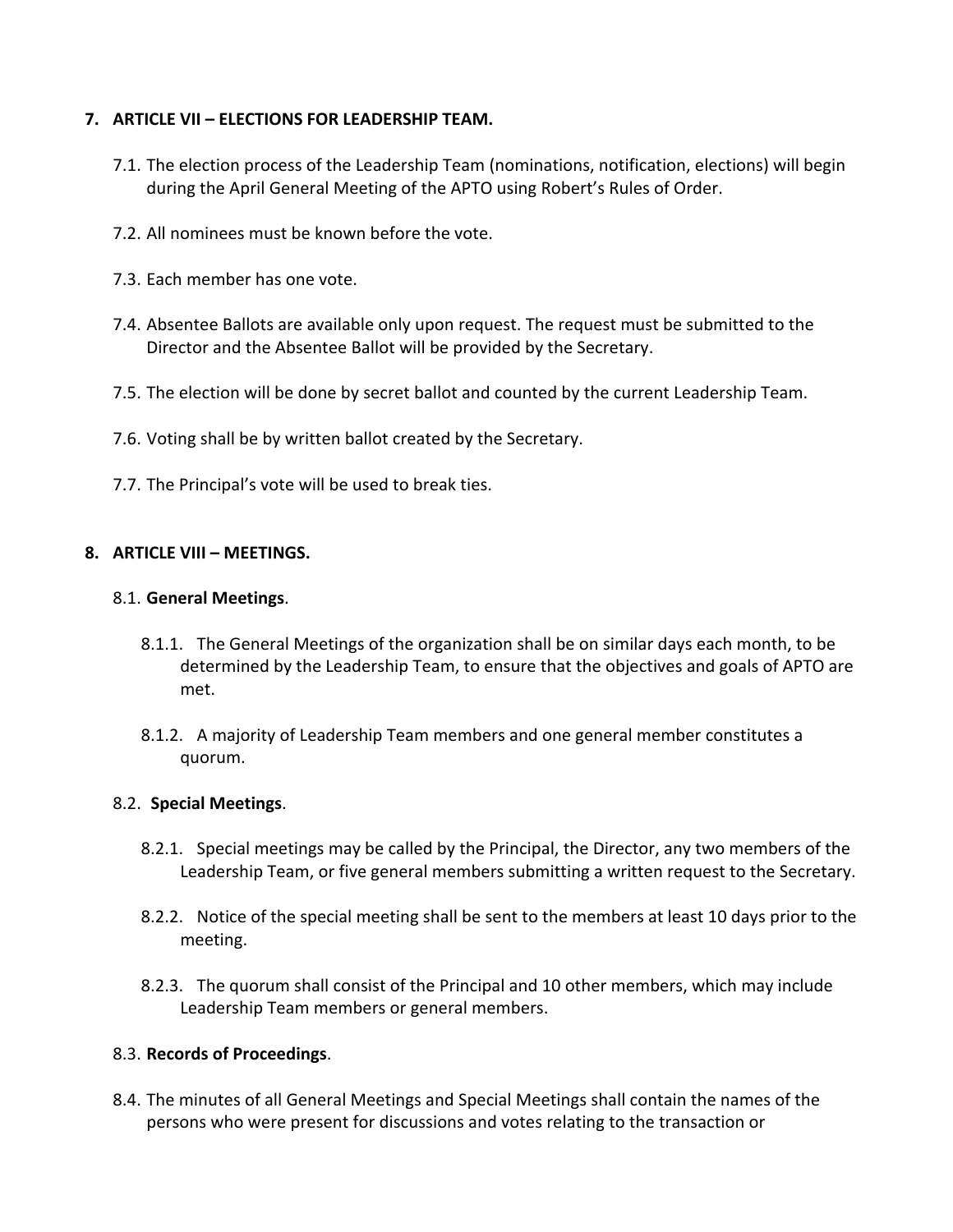arrangement, the content of the discussion including any alternatives to the proposed transaction or arrangement, and a record of any votes taken in connection with the proceedings.

# **9. ARTICLE IX – EVENTS.**

## 9.1. **Events.**

- 9.1.1. APTO Events can be social, and/or educational, and/or raise funds for the benefit of Anchor Elementary.
- 9.1.2. Examples may include, but are not limited to Art Night, Math Night, Science Night, Movie Night, Dine-to-Donate, Fun Run, Anchor Players, Zap Zone Night, Scholastic Book Fairs, Staff Appreciation, Box Tops collections, Summer Fest.

## 9.2. **New Events.**

- 9.2.1. At any time, a member of the APTO can approach a Leadership Team member and propose an addition to the APTO yearly schedule.
- 9.2.2. The member will either provide details of it in writing or in person at the next General Meeting.
- 9.2.3. After discussion of the new event and verification that the new program is, when necessary, approved by the district, a vote will be held by the Membership along that includes funding for the new event, if needed.
- 9.2.4. The Leadership Team may add new events during the summer when planning the activities for the coming school year without a Membership vote.

## 9.3. **Event Leads.**

- 9.3.1. These volunteers from the APTO membership coordinate all aspects of their particular event.
- 9.3.2. Communicate with volunteers.
- 9.3.3. Set meetings when necessary.
- 9.3.4. Utilize volunteer team.
- 9.3.5. File building request paperwork with district to reserve space when necessary.
- 9.3.6. Maintain details of work to pass along to the next Lead that runs the same event.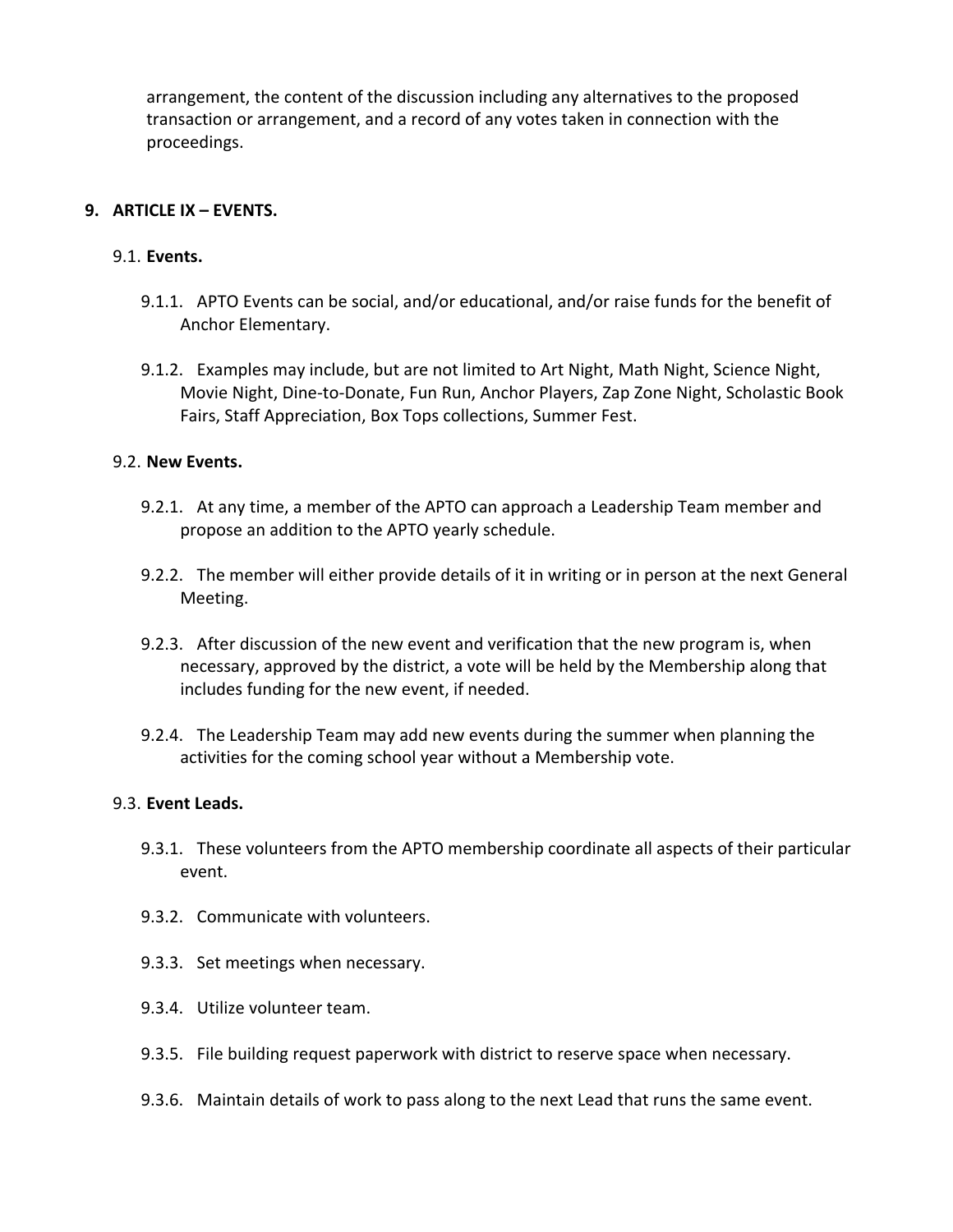9.3.7. Follow cash management procedures as detailed by this charter.

## **10. ARTICLE X – FINANCES.**

## 10.1. **Financial Procedures.**

- 10.1.1. A tentative budget shall be drafted in summer for the following school year and approved at the first fall General Meeting by a majority vote of the members present.
- 10.1.2. The APTO goal is to have a minimum of \$10,000 balance of funds to ensure that beginning of year activities for the following school year is sufficiently funded.
- 10.1.3. The Treasurer is responsible for maintaining current and accurate accounting of APTO funds using acceptable accounting methods.
- 10.1.4. The Treasurer will provide monthly financial reports to the Leadership team and Anchor Elementary School administration including a balance sheet and income statement.
- 10.1.5. The Treasurer shall keep accurate records of any disbursements, income, and bank account information.
- 10.1.6. The Treasurer shall prepare a financial statement at the end of the year, to be reviewed at the last General Meeting of the year.
- 10.1.7. The fiscal year shall coordinate with the school year.
- 10.1.8. All financial records are property of the APTO and Anchor Elementary School.
- 10.1.9. Members of the APTO Leadership Team and Anchor Elementary School administration have authorization to review accounting reports and supporting documentation.
- 10.1.10. Money collected through APTO fundraisers will be spent on predetermined needs and initiatives.
- 10.1.11. Funds will not be used for any items, programs or events that do not directly benefit the students or teachers at Anchor Elementary School.
- 10.1.12. If an initiative spans multiple school years, funds appropriated in one year for that initiative will remain dedicated to that initiative in the following year.
- 10.1.13. A majority of the Leadership Team may approve up to \$100 between General Meetings for APTO Events without requiring a vote that includes the General Membership.
- 10.1.14. All Event Leads are responsible for completing and communicating accounting forms to the Treasurer for accounting purposes at the conclusion of the event.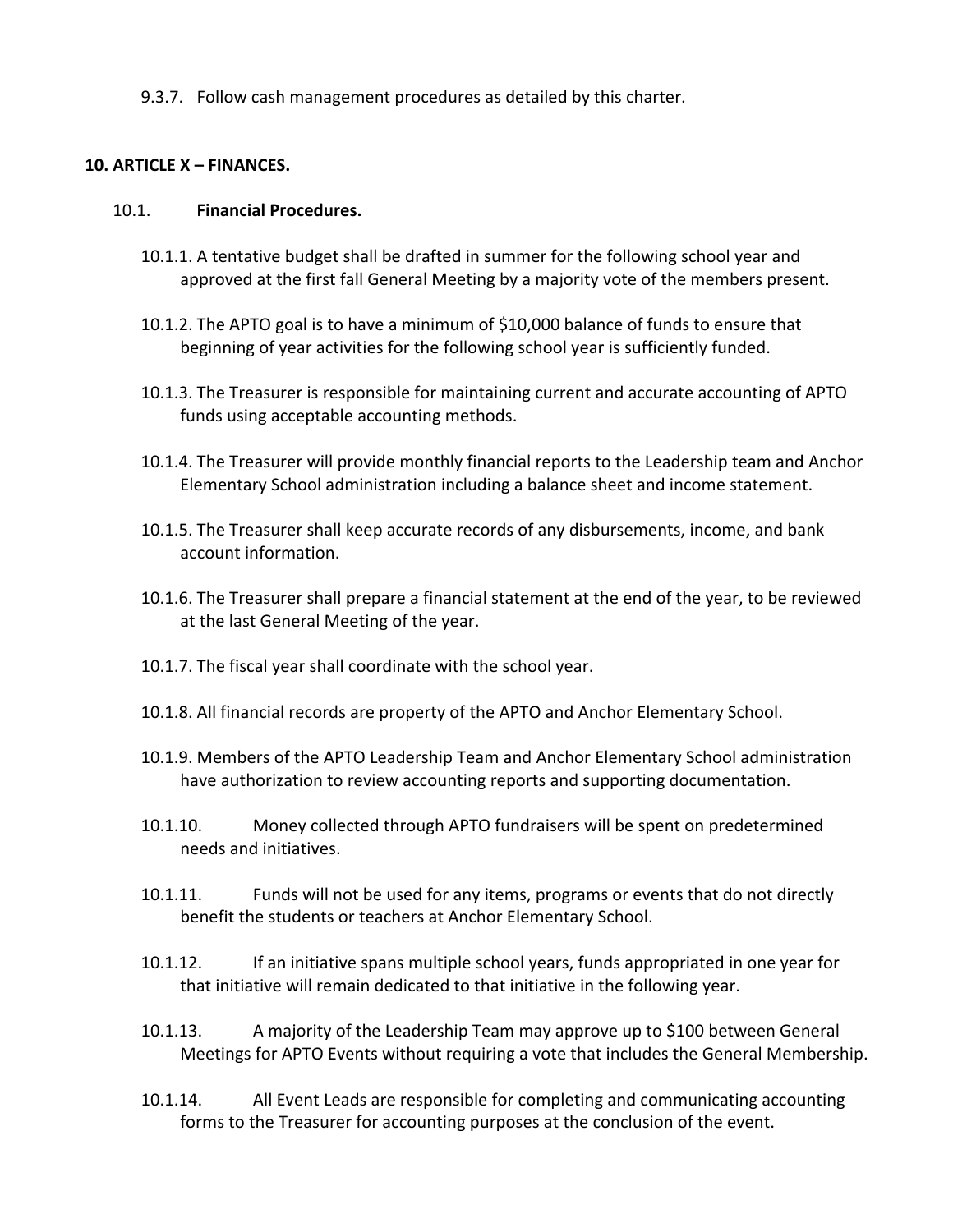10.1.15. Upon the dissolution of the organization, any remaining funds should be used to pay any outstanding bills and, with the membership's approval, spent for the benefit of the school.

## 10.2. **Cash Management Procedures.**

- 10.2.1. Authorization for the cash drawer is given by the APTO Treasurer to the Cornerstone Anchor administrative staff who has physical custody of the funds.
- 10.2.2. The cash drawer is maintained at the budgeted amount at issue and upon return.
- 10.2.3. The person checking out the cash box is responsible for counting the cash box contents on check out and check in and have those amounts validated by a second member.

## 10.3. **Proceeds from Events.**

- 10.3.1. All proceeds from events must be prepared for deposit and delivered to Anchor administrative staff at the conclusion of the event or by the next school day if administrative staff is not available post event.
- 10.3.2. The APTO deposit form is used to accumulate the event proceeds.
- 10.3.3. Two event committee members must sign the form.
- 10.3.4. In absence of a second a committee member the committee member must make advance arrangements for a finance committee or Leadership team member to perform this function.
- 10.3.5. Proceeds from bottle returns, recharge cards, and other non-event type activities should be documented and submitted to the Treasurer for deposit.
- 10.3.6. The Treasurer will collect all proceeds, prepare for deposit and deliver to Anchor administrative staff in a timely manner.

## 10.4. **Expense Reimbursement.**

- 10.4.1. Expenses incurred as part of holding an event are generally expected to be funded up front by volunteers.
- 10.4.2. Volunteers are paid out of proceeds from the event at the end of event reconciliation.
- 10.4.3. If a committee member needs advanced funding in order to conduct the event the member should contact the Treasurer to make advance arrangements.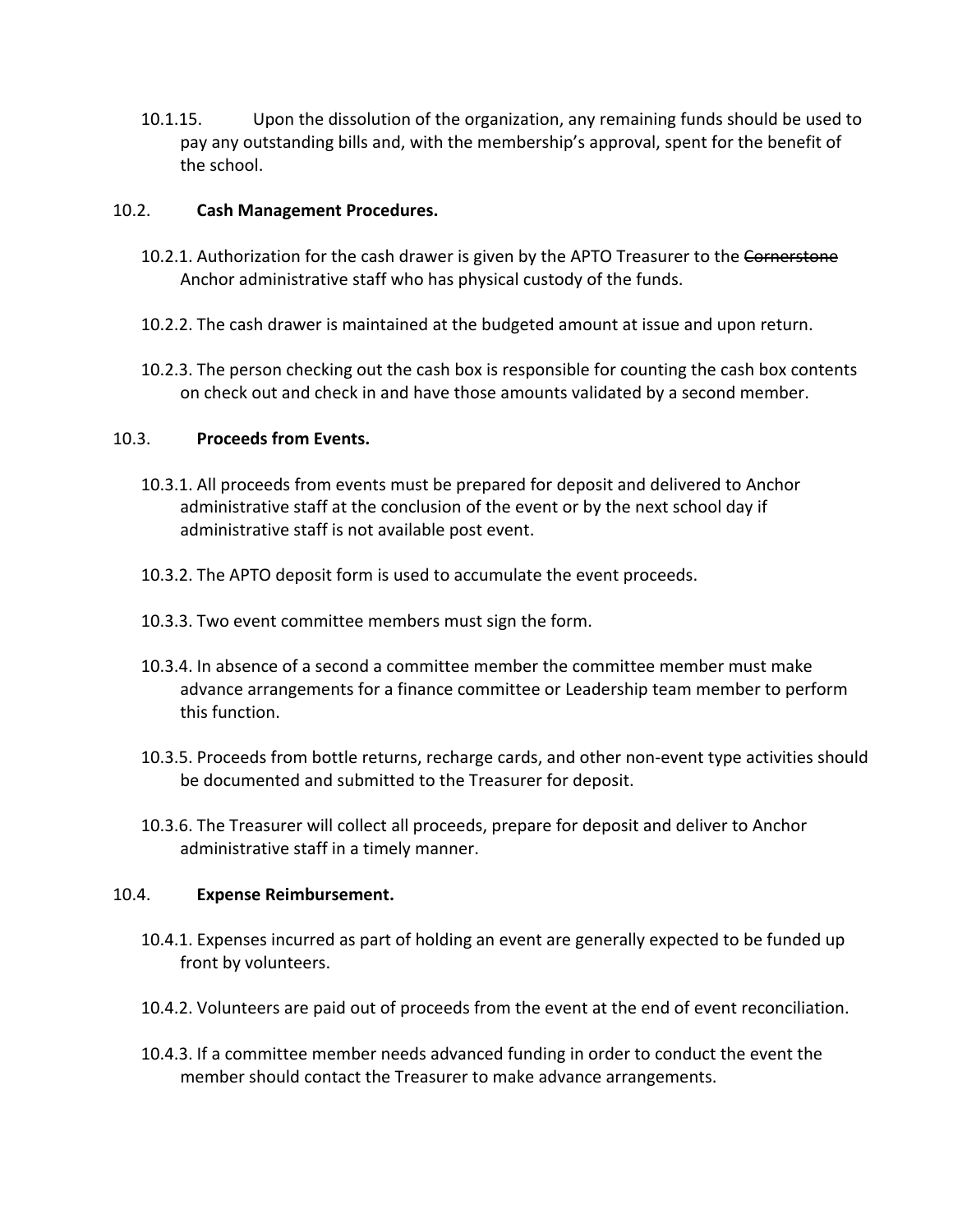10.4.4. Cash advances are coordinated by the Treasurer using the cash advance request form and process.

# 11. **ARTICLE XI – TEACHER GRANTS.**

# 11.1. **Priorities.**

- 11.1.1. Speakers/Programs/Projects/Field Trips that enrich and enhance the presentation of curriculum material.
- 11.1.2. Classroom materials that enrich and enhance the presentation of curriculum material (Books, models, reference materials, software, etc...).
- 11.1.3. Equipment that allows teachers to present curriculum material in innovative and creative ways (Audio/visual equipment, computer hardware, etc...).
- 11.1.4. The APTO is responsible for reviewing and approving or disapproving teacher requests for grant funding for activities, events or programs that are outside the usual funding level of Anchor.

# 11.2. **Applications.**

- 11.2.1.1. Teachers will submit 1 application, available on the APTO website, to the office by 4pm on the deadline provided.
- 11.2.1.2. The original requires the signature of the applicant and the Anchor Principal. An electronic version will be emailed to Secretary for distribution to the Membership.

# 11.3. **Voting.**

- 11.3.1. Teacher Grants will be voted on during General Meetings three times a year: in the fall, winter, and spring.
- 11.3.2. All members of the APTO can vote on the applications except the Teacher Liaison.
- 11.3.3. Absent members may vote through absentee vote if requested.
- 11.3.4. The option of absentee ballots will be shared with the Membership at the beginning of the school year as well as 1 General Meeting before each General Meeting that includes a Teacher Grant vote.

# 11.4. **Approval/Disapproval.**